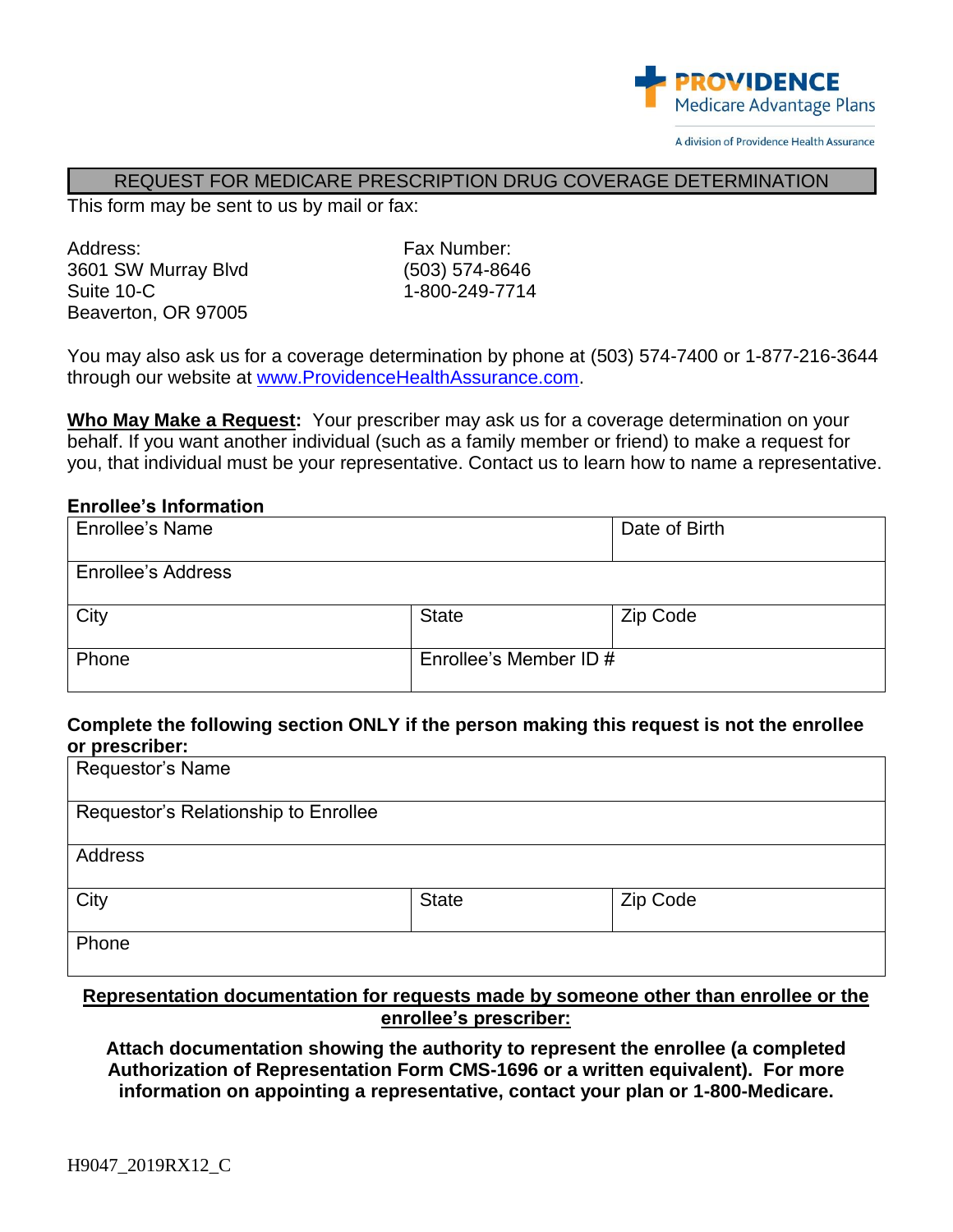

**Name of prescription drug you are requesting** (if known, include strength and quantity requested per month):

### **Type of Coverage Determination Request**

☐ I need a drug that is not on the plan's list of covered drugs (formulary exception).*\**

 $\Box$  I have been using a drug that was previously included on the plan's list of covered drugs, but is being removed or was removed from this list during the plan year (formulary exception).*\**

 $\Box$  I request prior authorization for the drug my prescriber has prescribed.\*

 $\Box$  I request an exception to the requirement that I try another drug before I get the drug my prescriber prescribed (formulary exception).\*

 $\Box$  I request an exception to the plan's limit on the number of pills (quantity limit) I can receive so that I can get the number of pills my prescriber prescribed (formulary exception).\*

 $\Box$  My drug plan charges a higher copayment for the drug my prescriber prescribed than it charges for another drug that treats my condition, and I want to pay the lower copayment (tiering exception).*\**

 $\Box$  I have been using a drug that was previously included on a lower copayment tier, but is being moved to or was moved to a higher copayment tier (tiering exception).*\**

 $\Box$  My drug plan charged me a higher copayment for a drug than it should have.

 $\Box$ I want to be reimbursed for a covered prescription drug that I paid for out of pocket.

**\*NOTE: If you are asking for a formulary or tiering exception, your prescriber MUST provide a statement supporting your request. Requests that are subject to prior authorization (or any other utilization management requirement), may require supporting information. Your prescriber may use the attached "Supporting Information for an Exception Request or Prior Authorization" to support your request.**

Additional information we should consider *(attach any supporting documents)*:

# **Important Note: Expedited Decisions**

If you or your prescriber believe that waiting 72 hours for a standard decision could seriously harm your life, health, or ability to regain maximum function, you can ask for an expedited (fast) decision.

H9047\_2019RX12\_C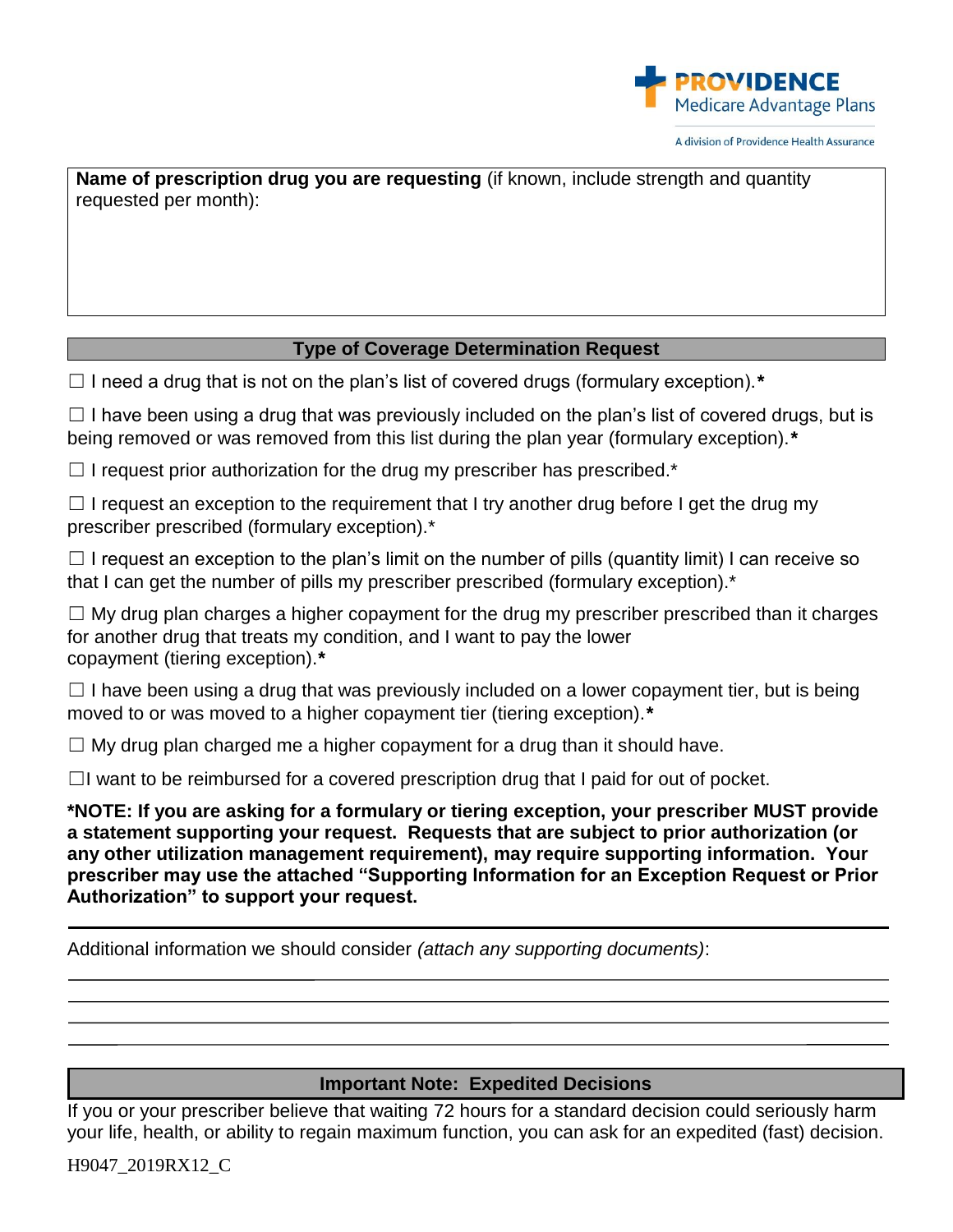

If your prescriber indicates that waiting 72 hours could seriously harm your health, we will automatically give you a decision within 24 hours. If you do not obtain your prescriber's support for an expedited request, we will decide if your case requires a fast decision. You cannot request an expedited coverage determination if you are asking us to pay you back for a drug you already received.

☐**CHECK THIS BOX IF YOU BELIEVE YOU NEED A DECISION WITHIN 24 HOURS (if you have a supporting statement from your prescriber, attach it to this request).** 

| Signature: | Date: |
|------------|-------|
|            |       |

#### **Supporting Information for an Exception Request or Prior Authorization**

FORMULARY and TIERING EXCEPTION requests cannot be processed without a prescriber's supporting statement. PRIOR AUTHORIZATION requests may require supporting information.

☐**REQUEST FOR EXPEDITED REVIEW: By checking this box and signing below, I certify that applying the 72 hour standard review timeframe may seriously jeopardize the life or health of the enrollee or the enrollee's ability to regain maximum function.**

| <b>Prescriber's Information</b> |              |     |          |
|---------------------------------|--------------|-----|----------|
| Name                            |              |     |          |
|                                 |              |     |          |
| Address                         |              |     |          |
|                                 |              |     |          |
| City                            | <b>State</b> |     | Zip Code |
|                                 |              |     |          |
| <b>Office Phone</b>             |              | Fax |          |
|                                 |              |     |          |
| Prescriber's Signature          |              |     | Date     |
|                                 |              |     |          |
|                                 |              |     |          |

| <b>Diagnosis and Medical Information</b> |                                       |                      |  |
|------------------------------------------|---------------------------------------|----------------------|--|
| Medication:                              | Strength and Route of Administration: | Frequency:           |  |
| Date Started:                            | Expected Length of Therapy:           | Quantity per 30 days |  |
| $\square$ NEW START                      |                                       |                      |  |
| Height/Weight:                           | Drug Allergies:                       |                      |  |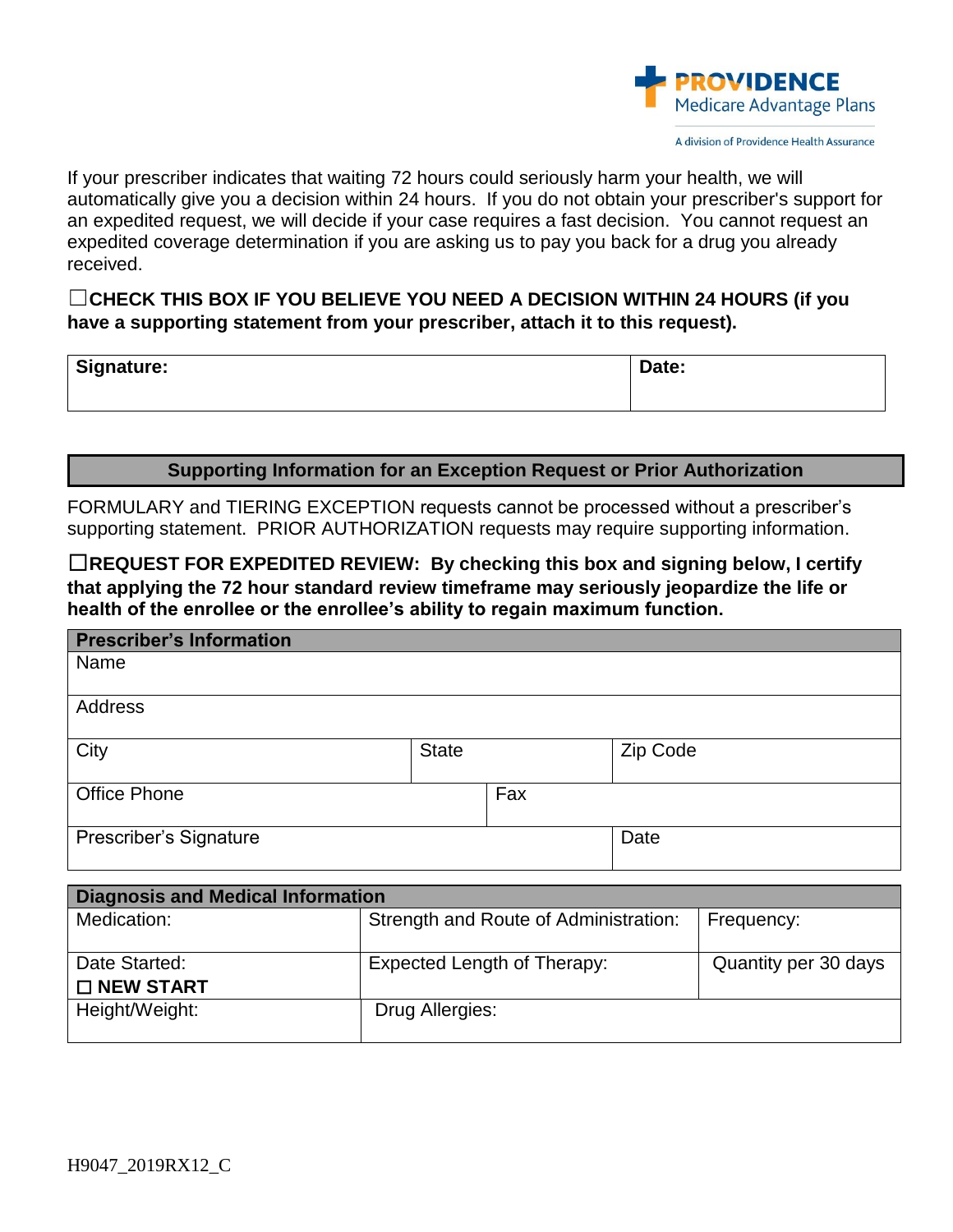

| DIAGNOSIS - Please list all diagnoses being treated with the requested<br>drug and corresponding ICD-10 codes.<br>(If the condition being treated with the requested drug is a symptom e.g. anorexia, weight loss, shortness of<br>breath, chest pain, nausea, etc., provide the diagnosis causing the symptom(s) if known) |                                                        |                                         | ICD-10 Code(s) |              |
|-----------------------------------------------------------------------------------------------------------------------------------------------------------------------------------------------------------------------------------------------------------------------------------------------------------------------------|--------------------------------------------------------|-----------------------------------------|----------------|--------------|
| <b>Other RELAVENT DIAGNOSES:</b>                                                                                                                                                                                                                                                                                            |                                                        |                                         | ICD-10 Code(s) |              |
| <b>DRUG HISTORY:</b> (for treatment of the condition(s) requiring the requested drug)                                                                                                                                                                                                                                       |                                                        |                                         |                |              |
| <b>DRUGS TRIED</b><br>(if quantity limit is an issue, list unit<br>dose/total daily dose tried)                                                                                                                                                                                                                             | DATES of Drug Trials   RESULTS of previous drug trials | <b>FAILURE vs INTOLERANCE (explain)</b> |                |              |
|                                                                                                                                                                                                                                                                                                                             |                                                        |                                         |                |              |
|                                                                                                                                                                                                                                                                                                                             |                                                        |                                         |                |              |
|                                                                                                                                                                                                                                                                                                                             |                                                        |                                         |                |              |
|                                                                                                                                                                                                                                                                                                                             |                                                        |                                         |                |              |
| What is the enrollee's current drug regimen for the condition(s) requiring the requested drug?                                                                                                                                                                                                                              |                                                        |                                         |                |              |
|                                                                                                                                                                                                                                                                                                                             |                                                        |                                         |                |              |
| <b>DRUG SAFETY</b>                                                                                                                                                                                                                                                                                                          |                                                        |                                         |                |              |
| Any FDA NOTED CONTRAINDICATIONS to the requested drug?                                                                                                                                                                                                                                                                      |                                                        |                                         | $\square$ YES  | $\square$ NO |
| Any concern for a DRUG INTERACTION with the addition of the requested drug to the enrollee's current                                                                                                                                                                                                                        |                                                        |                                         |                |              |
| drug regimen?<br>$\sim$ $\sim$                                                                                                                                                                                                                                                                                              |                                                        |                                         | $\Box$ YES     | $\square$ NO |

If the answer to either of the questions noted above is yes, please 1) explain issue, 2) discuss the benefits vs potential risks despite the noted concern, and 3) monitoring plan to ensure safety

| <b>HIGH RISK MANAGEMENT OF DRUGS IN THE ELDERLY</b>                                                       |               |              |  |
|-----------------------------------------------------------------------------------------------------------|---------------|--------------|--|
| If the enrollee is over the age of 65, do you feel that the benefits of treatment with the requested drug |               |              |  |
| outweigh the potential risks in this elderly patient?                                                     | $\Box$ YES    | $\Box$ NO    |  |
| OPIOIDS - (please complete the following questions if the requested drug is an opioid)                    |               |              |  |
| What is the daily cumulative Morphine Equivalent Dose (MED)?                                              |               | mg/day       |  |
| Are you aware of other opioid prescribers for this enrollee?<br>If so, please explain.                    | $\sqcap$ YES  | $\Box$ NO    |  |
| Is the stated daily MED dose noted medically necessary?                                                   | $\Gamma$ YES  | $\Box$ NO    |  |
| Would a lower total daily MED dose be insufficient to control the enrollee's pain?                        | $\square$ YES | $\square$ NO |  |
| <b>RATIONALE FOR REQUEST</b>                                                                              |               |              |  |